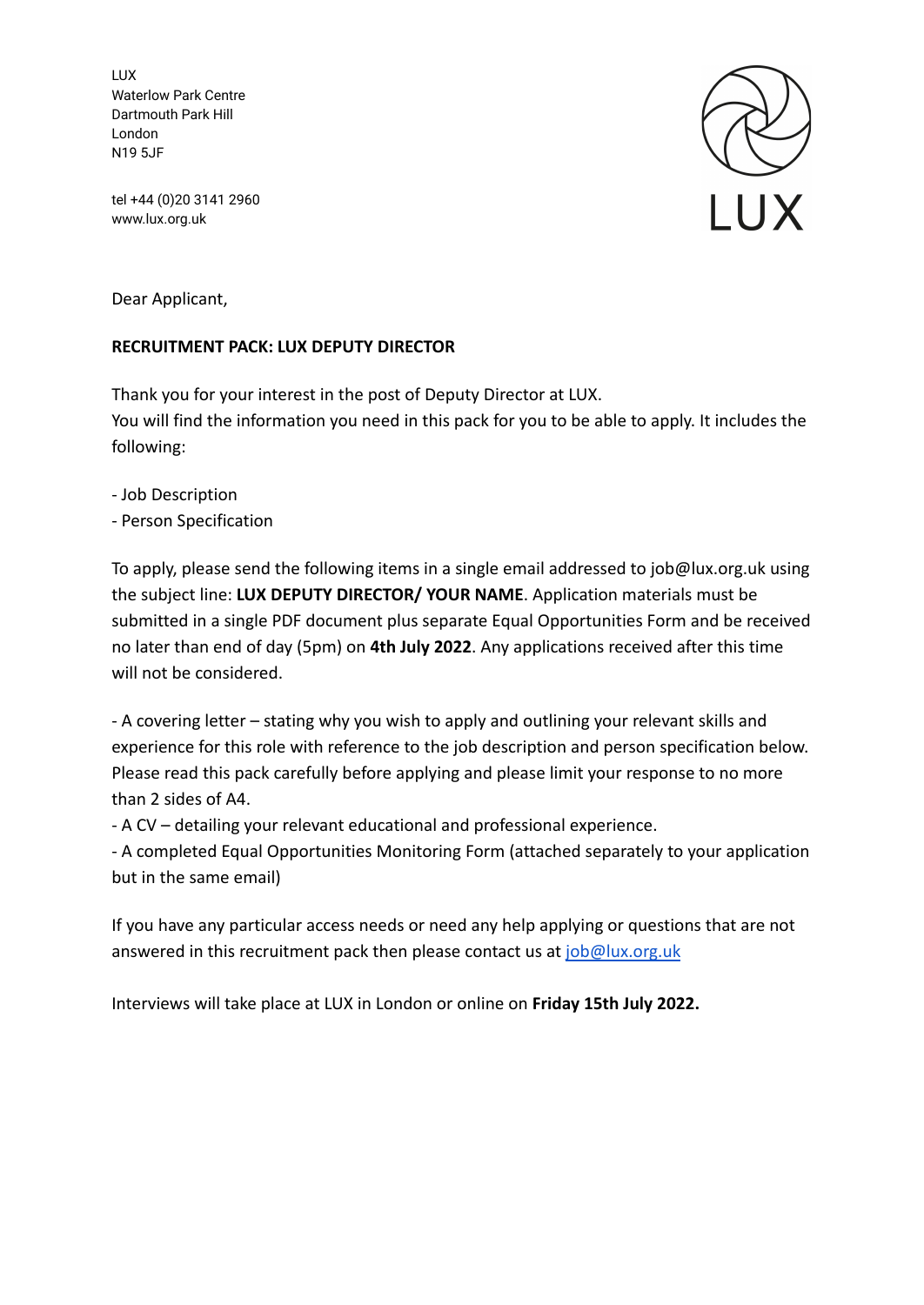#### **INTRODUCTION**

LUX is a public arts organisation that supports and promotes visual artists working with the moving image. Based in London and Glasgow, it delivers a range of activities including exhibitions, screenings, educational projects, commissioning and research. It also manages Europe's largest collection of films and videos made by artists and distributes them to museums, galleries and festivals around the world.

We are looking for a committed and entrepreneurial individual who is looking for an exciting new challenge leading LUX and making a significant contribution to supporting artists and advocating for artists' moving image in the UK. LUX is a small friendly organisation and this position is based in our building in Waterlow Park, Highgate, North London, a beautiful location in a public park with its own gardens, with LUX Scotland based in Glasgow, Scotland.

You do not have to have prior experience of working with artists' moving image but you need to be passionate about contemporary visual arts and the value of the public arts sector. Working alongside the LUX Director this is a unique opportunity to set the strategic and operational direction of the organisation as it enters its 20th year. You will need excellent interpersonal skills and an ability to communicate and negotiate with a wide range of people. You will have lead responsibility for overseeing the financial and operational aspects of the organisation, as well as contributing to the cultural aspects of LUX's work, so you should be a strategic thinker, good with figures, with great organisational and analytical skills and attention to detail. You will need an ability to think on your feet and stay calm in a busy environment, and further training will be provided for the right person. You will be one of the public faces of the organisation so you should feel comfortable meeting a range of people and representing the organisation in a range of contexts. LUX is a charity and not-for-profit organisation which was originally founded as an artists-run co-operative, although we are no longer a co-operative the values of equity, equality and democracy are key to all of LUX's work and we expect everyone who works here to share and promote those values.

**The visual arts sector in the UK currently does not reflect the communities in which it works. LUX is committed to addressing this through all aspects of its work and we particularly welcome applications for this position from individuals from Black and other global majority backgrounds, from low income backgrounds and disabled people.**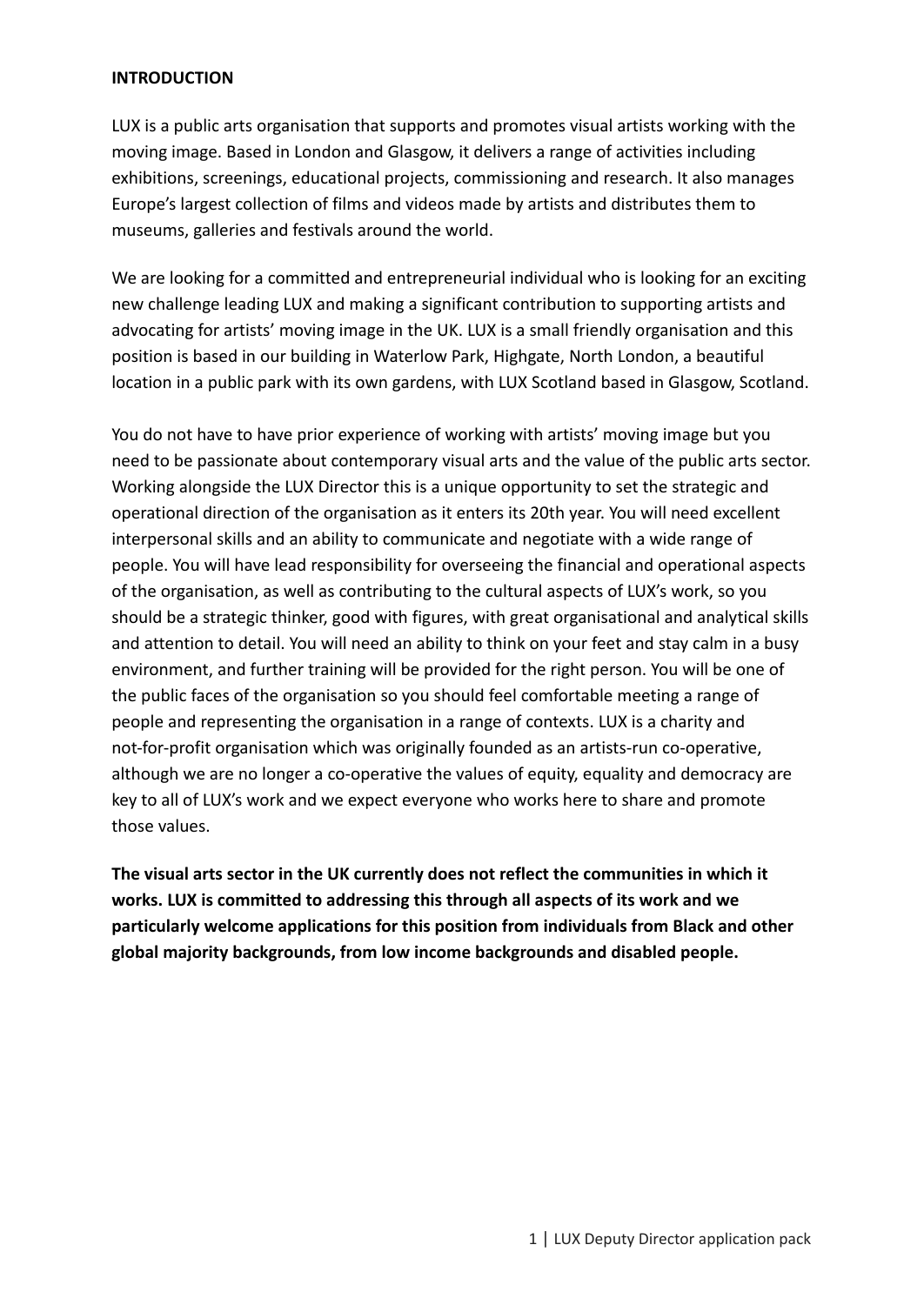#### **JOB DESCRIPTION**

#### **LUX DEPUTY DIRECTOR**

**Days:** Full time, 5 days a week. Monday to Friday 10am-6pm – including some evening and weekend work with time off in lieu.

**Salary:** £40,000

**Holidays:** 25 days per year plus statutory holidays (5 compulsory days (pro rata) must be taken during the office closure at Christmas) with an increase of 1 day per year worked up to a maximum of 30 days.

**Contract:** Permanent, with 6 month probationary period

**Responsible to:** LUX Director

**Responsible for:** Bookkeeper, accountant, administration staff, front of house/shop assistant, volunteers

**Based at:** LUX, Waterlow Park Centre, Waterlow Park, Dartmouth Park Hill, London, N19 5JF (we are constantly reviewing the situation around home working in relation to Covid-19 and staff safety but this position will require working from the office in London).

#### **RESPONSIBILITIES**

The Deputy Director supports the Director in managing the day-to-day running of the organisation, with specific responsibility for operational and financial management of LUX.

#### **TERMS AND CONDITIONS**

The above details and the job description for the position of Deputy Director are a guide to the nature of the work required. They are not wholly comprehensive or restrictive and do not form part of the contract of employment.

#### **DUTIES**

#### **Finance**

- Managing and monitoring LUX annual budget and individual project budgets with relevant staff.
- Overseeing all accounting tasks carried out by the Bookkeeper and accountant, ensuring financial control procedures are followed.
- Oversee the production of quarterly accounts and cash flow forecasts.
- Submit quarterly VAT returns.
- Assisting with the preparation of LUX's annual audited accounts in collaboration with auditors.
- Overseeing the preparation of monthly payroll and ensuring all statutory employer responsibilities are met.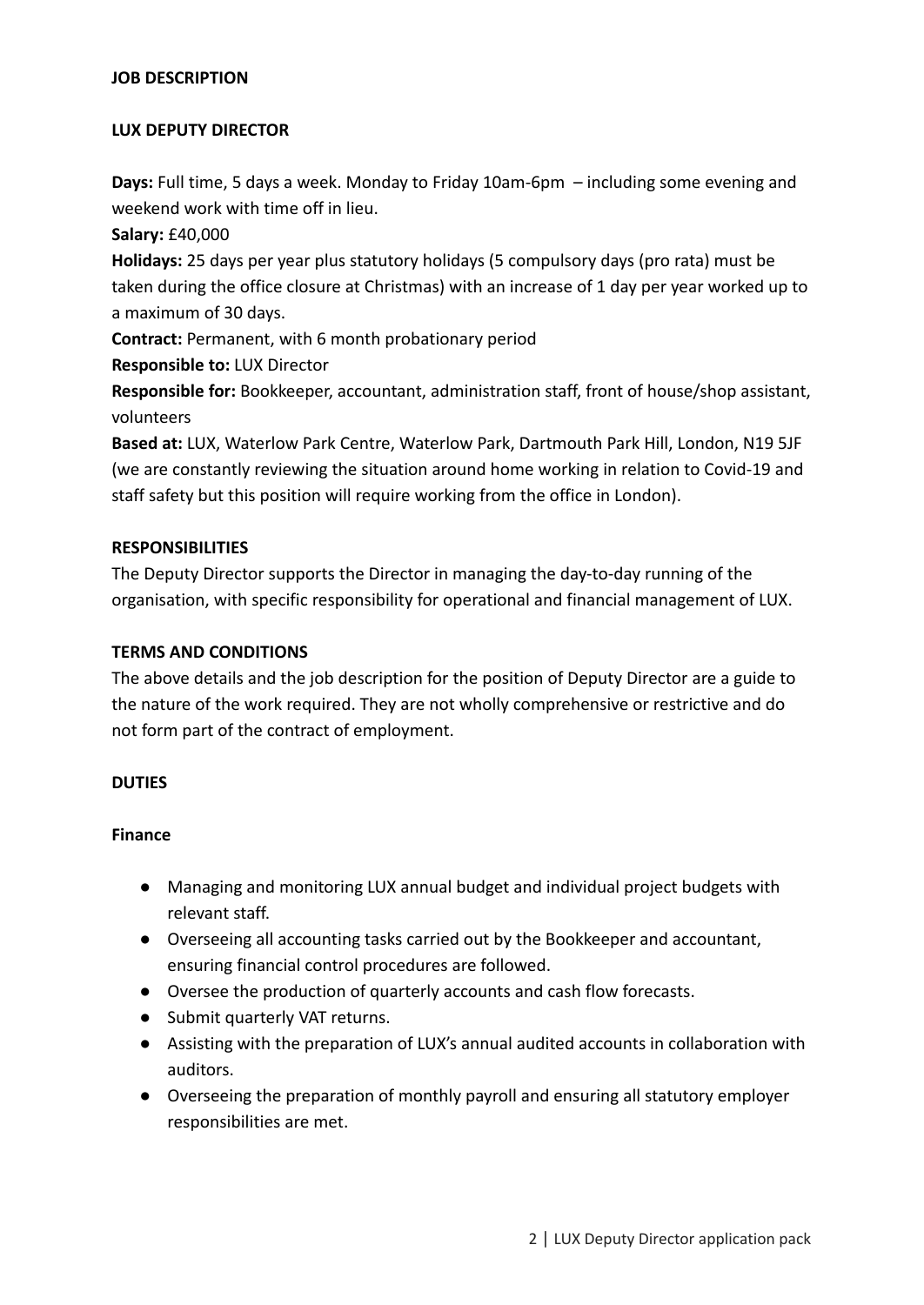#### **Fundraising and Management of Funds**

- Working with the Director on the development of fundraising strategy to support LUX programme and collection.
- Contribute to the writing of funding applications alongside other staff and Director
- Supporting the Director in the management of the relationship with Arts Council, England, and ensuring all NPO funding requirements and deadlines are met
- Monitor and oversee reporting on projects.

### **General Management, Governance & Compliance**

- Supporting the Director in the overall management of the organisation, including updating of the Business Plan and risk management.
- Supporting LUX Scotland on operation and finance management.
- Reporting regularly to and preparing papers for the organisation's Board of Trustees and board committees.
- Acting as Company Secretary, ensuring all the legal responsibilities of the organisation are met with regard to charity, company, health and safety, equal opportunities, data protection and anti-discrimination laws
- Acting as a public representative for the organisation and contributing to the organisation's communications strategy
- Deputising for the Director when required

## **Administration, HR and Building Management**

- Responsibility for Human Resources, including recruitment of staff and interns, training, and updating of policies & procedures
- Ensuring compliance with employment and company policies
- Managing personnel processes including employment contracts, appraisals, annual leave and sickness
- Responsible for Building Management and Operations, including maintenance, Health & Safety, IT and ensuring that all appropriate insurances are in place
- Overseeing all administrative systems and ensuring that the offices runs efficiently and effectively

#### **PERSON SPECIFICATION**

#### **ESSENTIAL**

- Experience of working in the public arts/ charity sector
- Experience of financial management, including setting, monitoring and controlling annual budget and project budgets, accounting for restricted funds, understanding